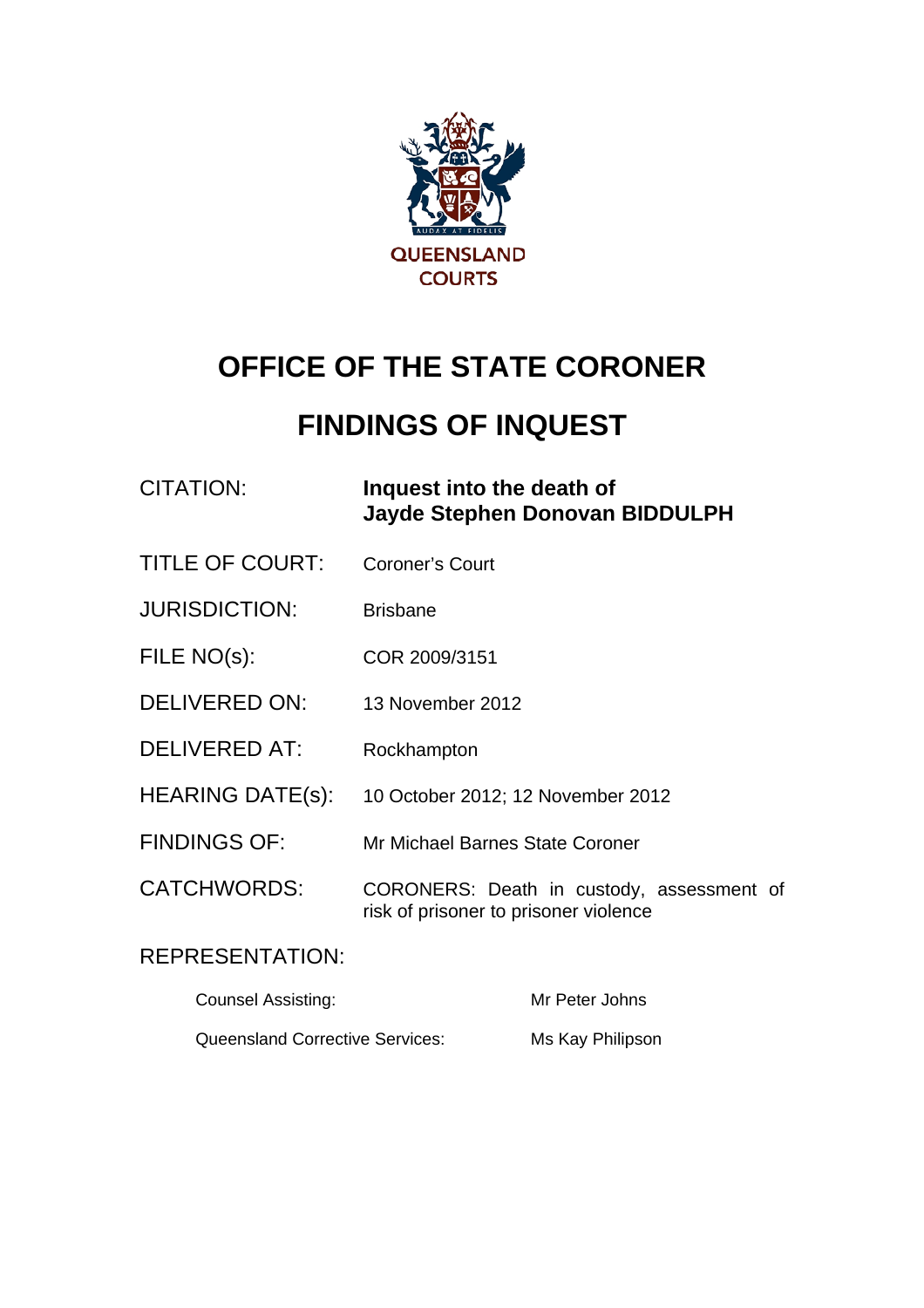#### **Table of Contents**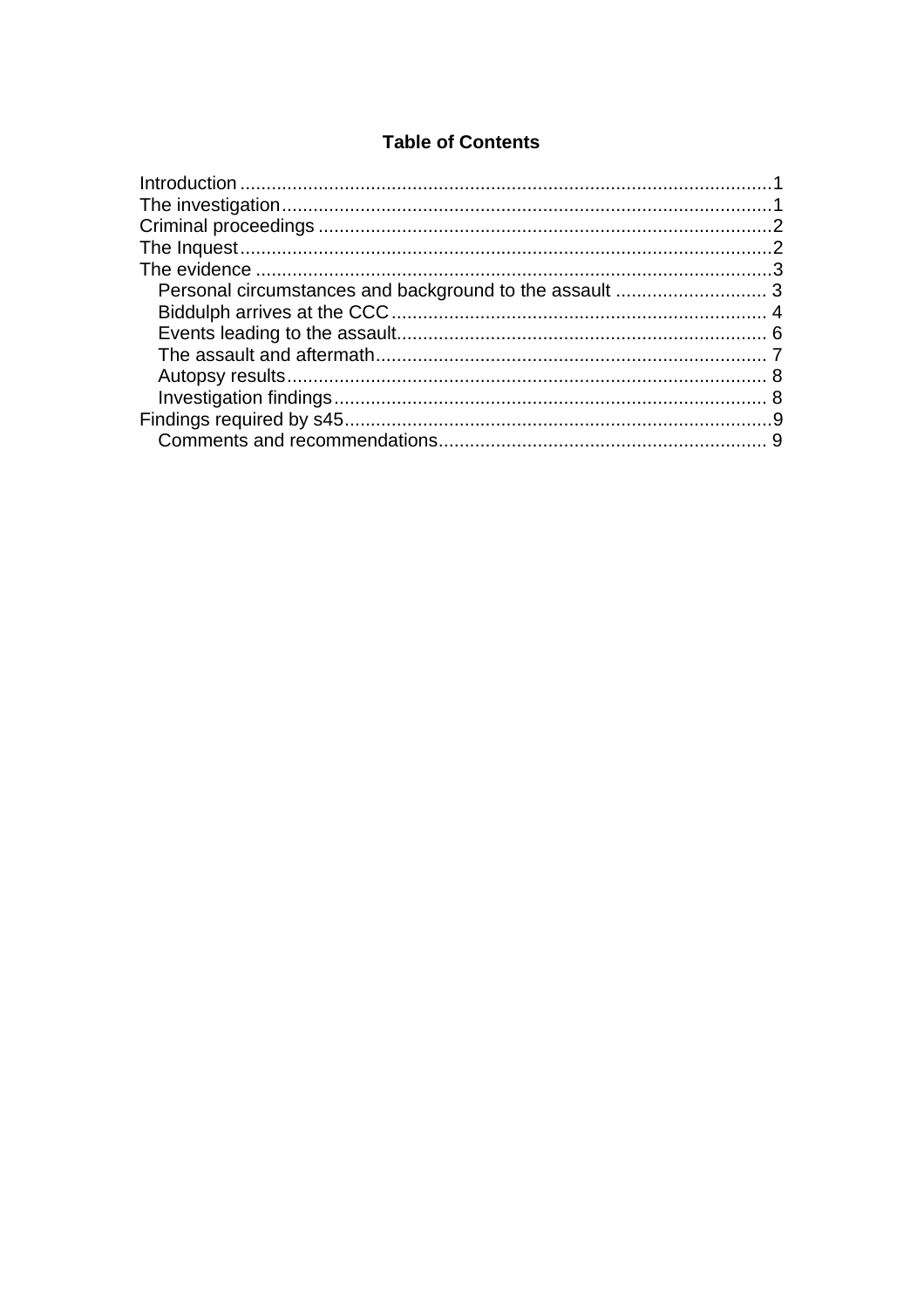<span id="page-2-0"></span>The *Coroners Act 2003* provides in s. 47 that when an inquest is held into a death in custody, the coroner's written findings must be given to the family of the person who died, each of the persons or organisations granted leave to appear at the inquest and to various officials with responsibility for the justice system. These are my findings in relation to the death of Jayde Stephen Donovan Biddulph. They will be distributed in accordance with the requirements of the Act and posted on the web site of the Office of the State Coroner.

# **Introduction**

In July 2009, Jayde Biddulph commenced a relationship with the former partner of his friend Ryan Dwyer who had recently been imprisoned at the Capricornia Correctional Centre (CCC). When Mr Dwyer became aware of the relationship he threatened to assault Mr Biddulph, a threat that took on new significance when Mr Biddulph was also imprisoned at the CCC in November 2009.

On the morning of 16 December 2009 the two men came face to face for the first time since their imprisonment. A short but brutal fight broke out and seconds later Mr Biddulph lay on the ground, unconscious and bleeding. He died a short time later.

These findings:

- confirm the identity of the deceased person, how he died, the time, place and medical cause of his death;
- determine whether the authorities charged with providing for the prisoner's protection adequately discharged that responsibility; and
- consider whether any changes to procedures or policies could reduce the likelihood of deaths occurring in similar circumstances or otherwise contribute to public health and safety or the administration of justice.

# **The investigation**

An investigation of the death of Mr Biddulph was conducted by Detective Sergeant Lori Hicks from the Queensland Police Service (QPS) Corrective Services Investigation Unit (CSIU). In her absence, Detective Hicks' supervising officer, Detective Senior Sergeant (DSS) Rosemary Walker gave oral evidence at the inquest relating to the extent and findings of the investigation.

Soon after the incident, the scene of the assault was sealed off and monitored by Queensland Corrective Services (QCS) staff until the arrival of officers from the Rockhampton Criminal Investigation Branch (CIB). Scenes of crime officers attended the CCC and conducted a forensic examination and a detailed set of photographs were taken. Mr Dwyer was taken to the detention unit where his clothes were removed and bagged and his injuries later photographed.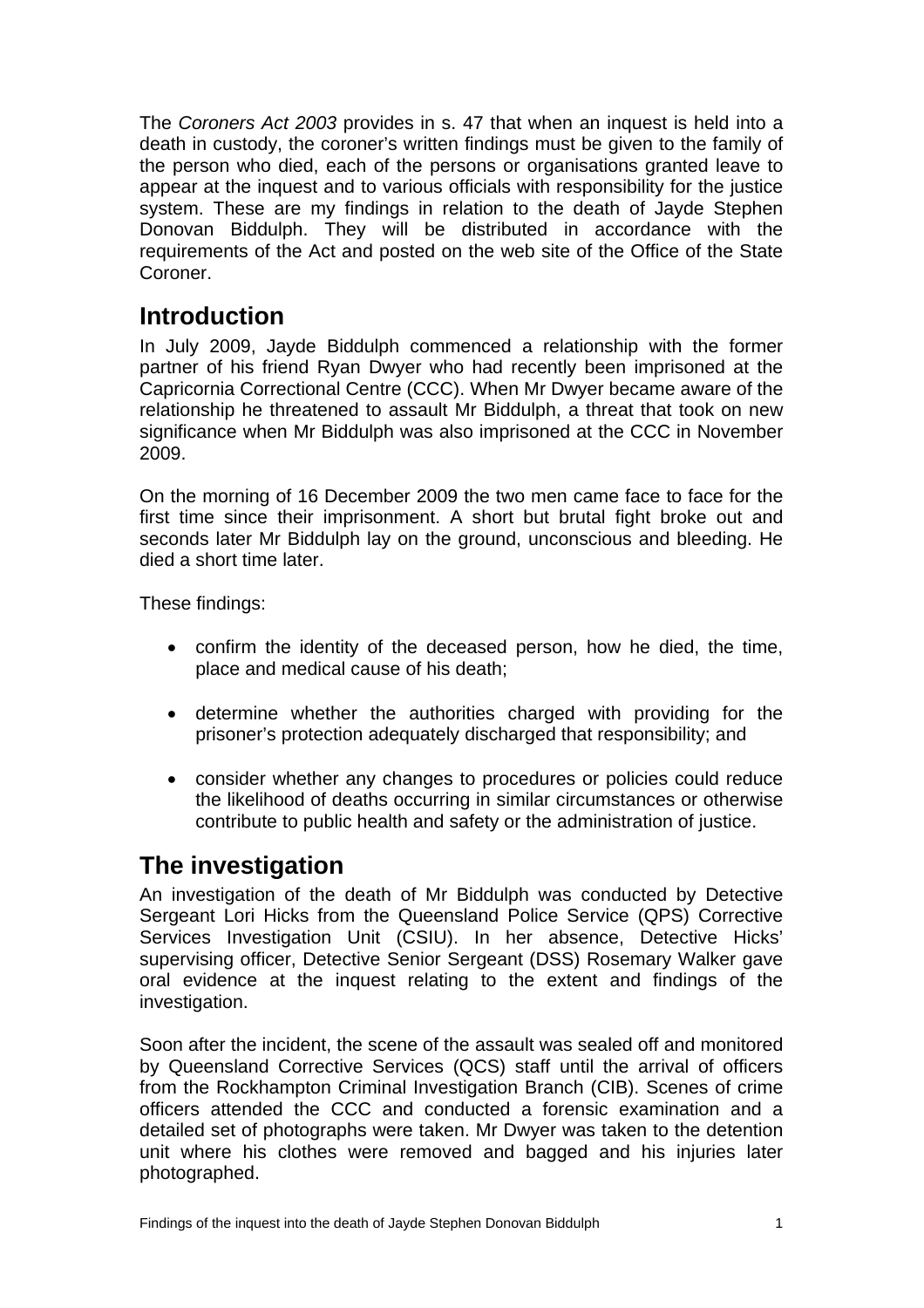<span id="page-3-0"></span>Detectives from the CSIU were advised and travelled from Brisbane at the earliest opportunity. On arrival they inspected the scene and, after being briefed on the alleged events, conducted an interview with Mr Dwyer. Interviews were then conducted with a large number of witnesses, including those who had seen the assault and inmates and CCC staff who had been in contact with Mr Dwyer or Mr Biddulph in the weeks prior. The former partner of the two men was interviewed and provided police with a series of letters from Mr Dwyer containing threats against Mr Biddulph.

All records from CCC relating to the two prisoners were seized; the information management system at the prison was interrogated and detailed statements taken from staff involved in the process of allocating accommodation to Mr Biddulph. Medical records were inspected in relation to the appointments that both prisoners were on their way to attend when the fight occurred. The tapes of telephone conversations made by the two men from the CCC were seized.

The material collated by the investigating officer was exhaustive, as one would expect for a matter the subject of a Supreme Court murder trial. When complaints were received from two prisoners about the conduct of various corrections officers at the CCC in connection with the incident, they were investigated thoroughly. The nature of these complaints and the outcome of the resulting adjunct investigation are set out below.

An investigation ordered by the Chief Inspector QCS ran concurrently with the QPS investigation. It resulted in a report that was tendered at the inquest and which focussed on the adequacy of policies and procedures at the CCC. I have set out the conclusions and recommendations of this report later in these findings.

I am satisfied the investigation was thoroughly and professionally conducted and all relevant material was accessed. I thank all those involved.

# **Criminal proceedings**

On 17 December 2009 Ryan Dwyer was charged with the murder of Jayde Biddulph. He was tried between 1 and 4 August 2011 in the Supreme Court at Rockhampton. The jury found him not guilty of murder but guilty of manslaughter.

On 22 November 2011 he was sentenced to nine years imprisonment for that offence.

# **The Inquest**

A pre-inquest conference was held in Brisbane on 10 October 2012. Mr Johns was appointed counsel assisting and leave to appear was granted to Queensland Corrective Services. The inquest was held in Rockhampton on 12 November 2012. All of the statements, records of interview, medical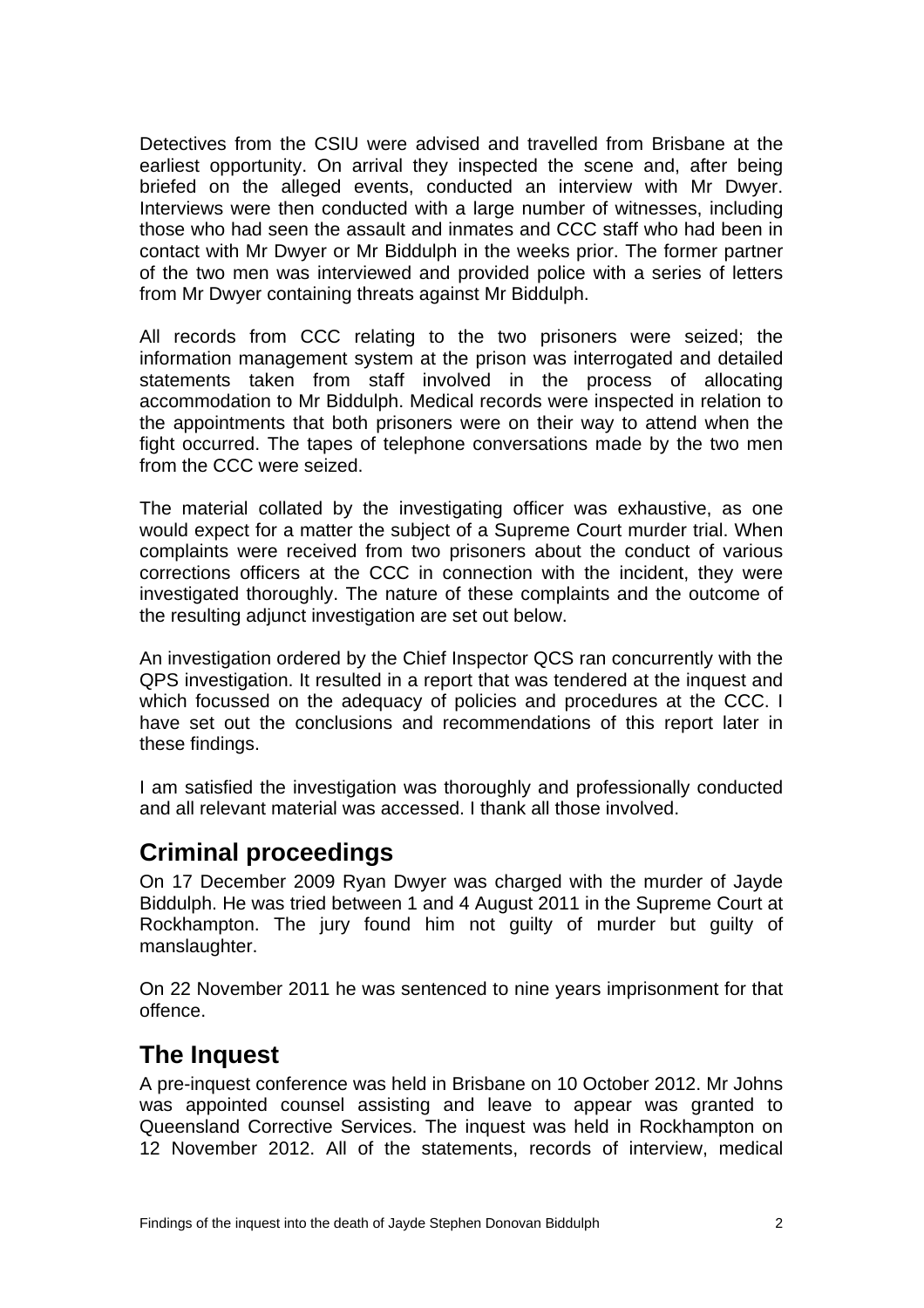<span id="page-4-0"></span>records, photographs and materials gathered during the investigation were tendered at the inquest.

In addition to DSS Walker, four other witnesses gave oral evidence. A total of 224 exhibits were tendered. I am satisfied all information relevant to and necessary for my findings was made available at the inquest.

# **The evidence**

#### *Personal circumstances and background to the assault*

Jayde Stephen Donovan Biddulph was born at Murwillumbah on 21 August 1979 to Stephen Knight and Dianne Biddulph. In his early teens he met and became friends with Ryan Dwyer. Some years later, while living near Toolooa they were part of a group that included Darlene McClure. She would go on to form a long term relationship with Mr Dwyer and they had a child. In 2005, Mr Biddulph also had a child, Aaliyah.

Both men had numerous convictions for various property and drug offences. In June 2009 Mr Dwyer was charged with a number of break and enter offences. He had been on parole since February 2008 after serving 14 months of a four year prison sentence. His parole was not due to expire until February 2011. The further offences resulted in a suspension of parole and he was returned to CCC on 16 June 2009 to serve the remainder of his initial sentence.

Mr Dwyer's relationship with Ms McClure had been volatile for an extended period and, it appears, did not survive the revocation of Mr Dwyer's parole although they maintained regular contact.

In late June or early July 2009, Mr Biddulph moved in with Ms McClure and another man who, a short time later, was also imprisoned at the CCC. He told Mr Dwyer of the relationship that by then had developed between Ms McClure and Mr Biddulph.

On 13 July 2009, Mr Dwyer wrote to Ms McClure and referred to her relationship with Mr Biddulph. Although the focus of that letter is on maintaining contact with his daughter, another letter sent the following day is more aggressive in tone and contains threats to assault Mr Biddulph. In a series of letters and phone calls continuing until December 2009, Mr Dwyer continued his threats to assault, and even to kill, Mr Biddulph. One letter Ms McClure handed to police is dated 13 September 2009 and addressed directly to Mr Biddulph. In it Mr Dwyer threatens to assault Mr Biddulph when he next confronts him.

In his interview with police on 16 December 2009 Mr Dwyer stated that in June that year Mr Biddulph had promised to 'look after' Ms McClure while he was imprisoned. Mr Dwyer clearly felt betrayed by the fact a relationship then developed. The letters make it clear it caused him significant emotional distress.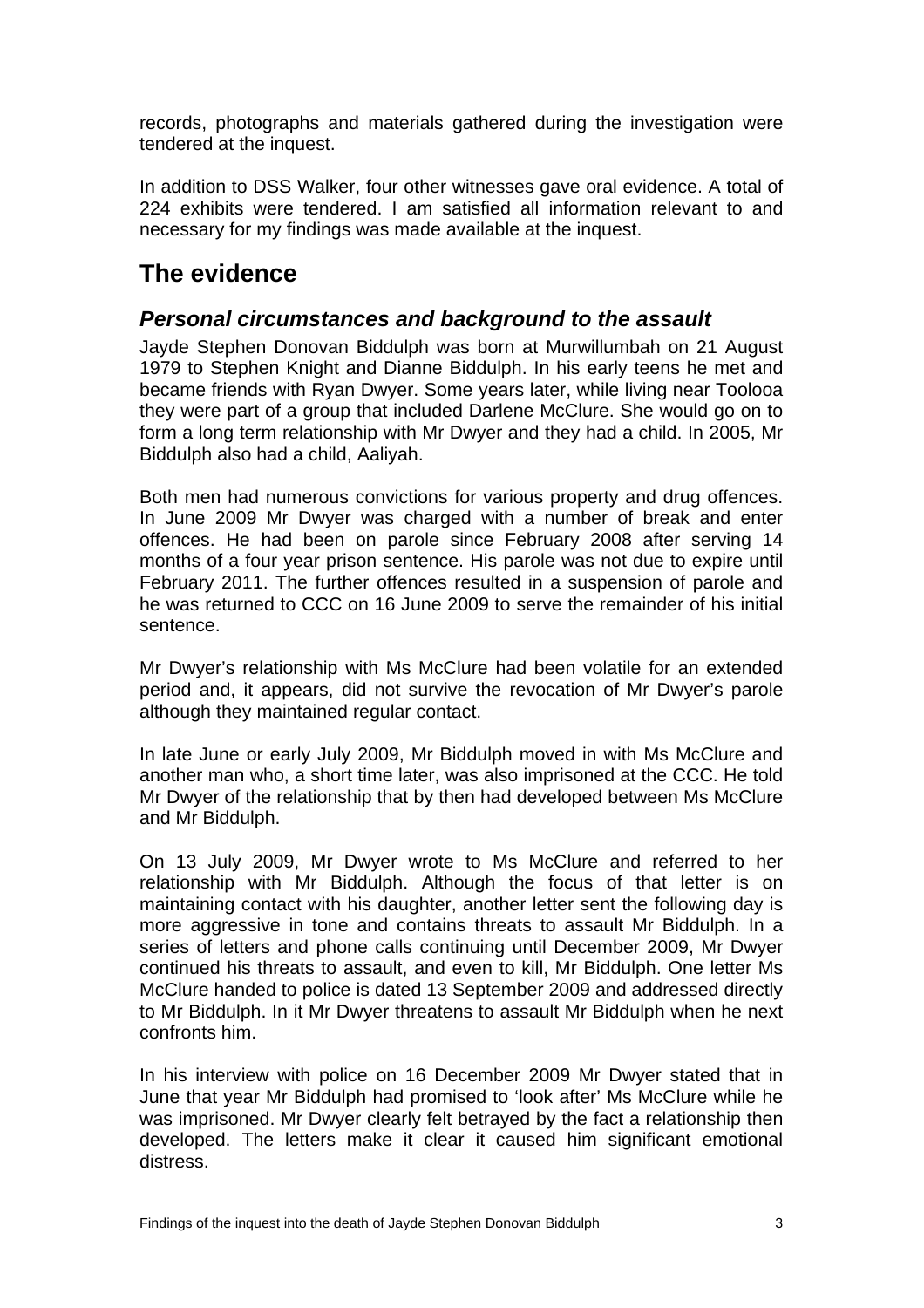<span id="page-5-0"></span>Mr Biddulph had a criminal history dating back to early adulthood. When he was sentenced to six months imprisonment for various stealing and break and enter offences in the Gladstone Magistrates Court on 19 November 2009, it was to be his third period of incarceration.

When Mr Dwyer found out about Mr Biddulph's impending arrival he told Ms McClure 'it would be on*'* when he saw Mr Biddulph.

Ms McClure told police she had not considered disclosing these threats to police. When Mr Biddulph was imprisoned the threats continued. She knew Mr Biddulph was aware of the threats and it would not have been unreasonable for her to assume he could inform staff at the CCC himself of any concerns he had for his safety.

#### *Biddulph arrives at the CCC*

Mr Biddulph arrived at the CCC on 24 November 2009. He underwent an Initial Risk and Needs Assessment (IRNA) that included a set of prescribed questions. None of those questions related to fears the prisoner may have had about other inmates. The counsellor who conducted the IRNA accordingly did not elicit any information relating to Mr Dwyer or Ms McClure.

During the IRNA Mr Biddulph did, however, lodge a request to be placed in protection. That set in process a referral to a senior advisor in Offender Management, Ms Patricia Misztal, who was tasked with interviewing Mr Biddulph and completing an administrative form: *Application for Placement Assessment*.

Ms Misztal told the inquest it was her practice to create a handwritten application form while interviewing the prisoner, which the prisoner signed and which became part of his file. She would then enter the details taken on that form into an electronic version contained on the QCS Information and Offender Management System (IOMS). This electronic form would be sent to the General Manager for a decision on the application.

The handwritten and electronic versions of the application were both tendered at the inquest. In the handwritten version Ms Misztal recorded the following in the section 'Reasons for Request':

- *Previous Protection placement*
- *Close friend of C Crawford (not currently in centre)*
- *Currently seeing Ryan Dwyer's ex-girlfriend*

She told investigators and stated again at the inquest that the primary basis for Mr Biddulph seeking placement as a protection prisoner was his association with Mr Crawford who had apparently been the subject of a violent attack by a group of Indigenous prisoners. In her interview with investigators appointed by the QCS Chief Inspector, Ms Misztal said that although Mr Biddulph had raised the matter of Ryan Dwyer he also said he 'had no issues with this'. In her statement to police she stated: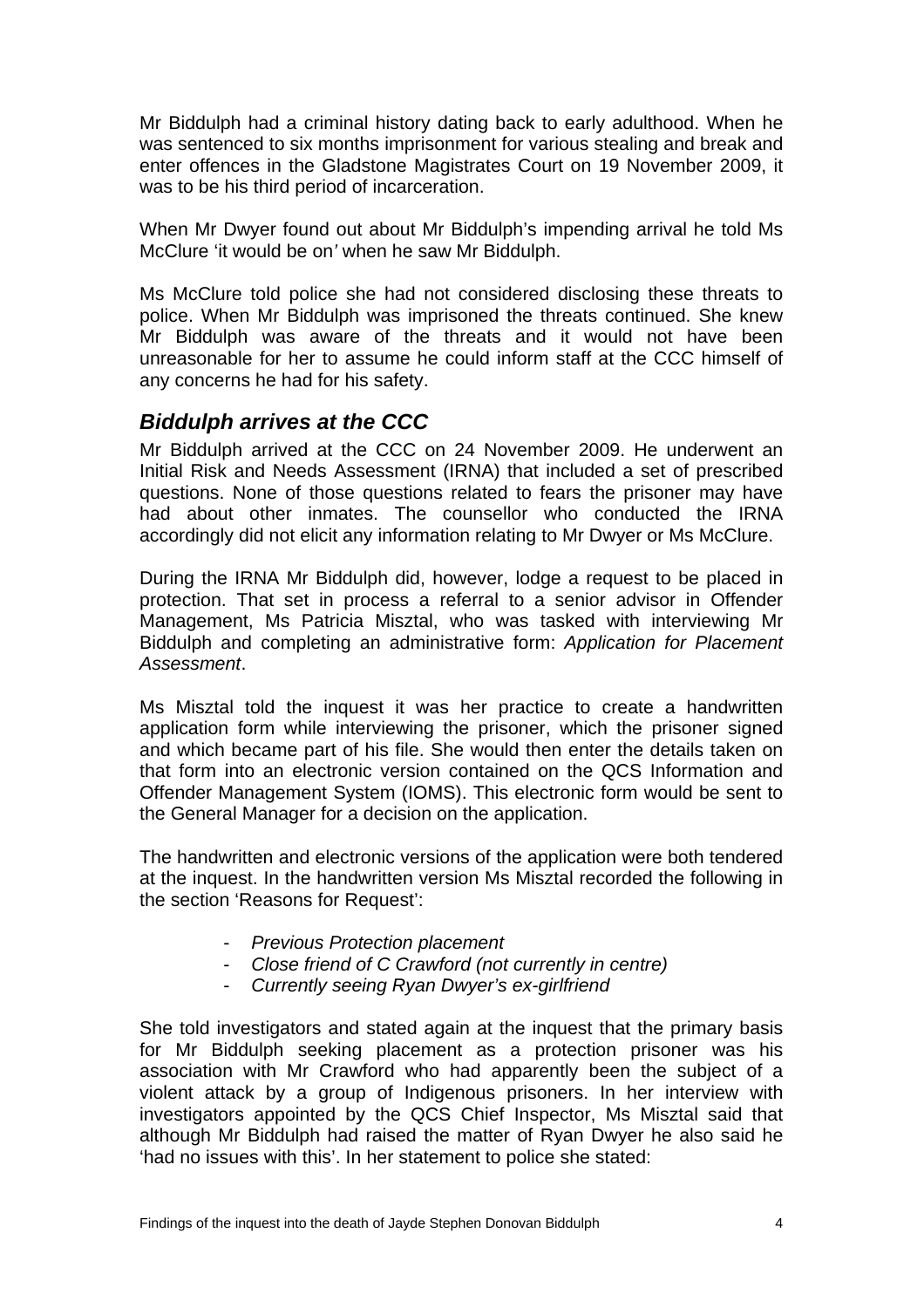#### *I recall asking Biddulph if this was going to be a problem to which he replied words to the effect 'No, it's all good'.*

Ms Misztal told the investigators she did not consider the disclosure by Mr Biddulph to be particularly remarkable; and as he had not disclosed any threat against him by Mr Dwyer she did not consider it necessary to pass the information on to the General Manager. She told the inquest that when Mr Biddulph told her 'No, it's all good' she did not consider it needed to form part of the 'reasons for application' in the application submitted to the General Manager. She maintained this position notwithstanding the prisoner was asked to sign the written document, presumably confirming the basis for their request.

She repeated this at the inquest. I have doubts as to whether this is an accurate account of what Mr Biddulph said. Not only was it unlikely to have been his state of mind in view of the on-going stream of threats issuing from Mr Dwyer, it is inconsistent with Ms Misztal recording his involvement with Mr Dwyer's ex-girlfriend as a reason for seeking protection. Indeed on her account there was no reason for the subject to even be raised. Ms Misztal's attempts to explain this incongruity at the inquest were not persuasive.

In any event when Ms Misztal created the electronic application form she did not include any reference to Mr Biddulph's relationship with Mr Dwyer's exgirlfriend when citing the reasons for request. It referred only to Mr Biddulph's association with Mr Crawford and the fact he had previously been a protection prisoner. This proved sufficient and the application was approved.

In accordance with the procedure in place at the CCC, Mr Biddulph was processed as a protection prisoner while his application was being considered. Ms Misztal told the inquest it was her practice to contact the supervisor in charge of the secure section of the prison where protection prisoners were housed, by telephone to notify that person of the reason the prisoner was being sent to that section. At the inquest she stated she had done this and has no doubt she would have told the Secure Supervisor of the conversation she had with Mr Biddulph relating to Mr Dwyer.

The Secure Supervisor on 24 November was Selwyn Toby. He gave evidence at the inquest and stated that in his experience telephone calls from Ms Misztal or one of her colleagues were regularly, but not always, made for new prisoners. He did not remember such a call in relation to Mr Biddulph but accepted it could have been made. He did not remember any reference to Mr Biddulph's relationship with the ex-girlfriend of Mr Dwyer or any other reference to a problem between those two inmates. He was confident had the conversation between Mr Biddulph and Ms Misztal been passed on to him he would have taken further steps to notify his immediate superior and to make further enquiries with both men. It is also likely had he been told of this possible source of conflict, he would have remembered it when the fatal fight occurred three weeks later.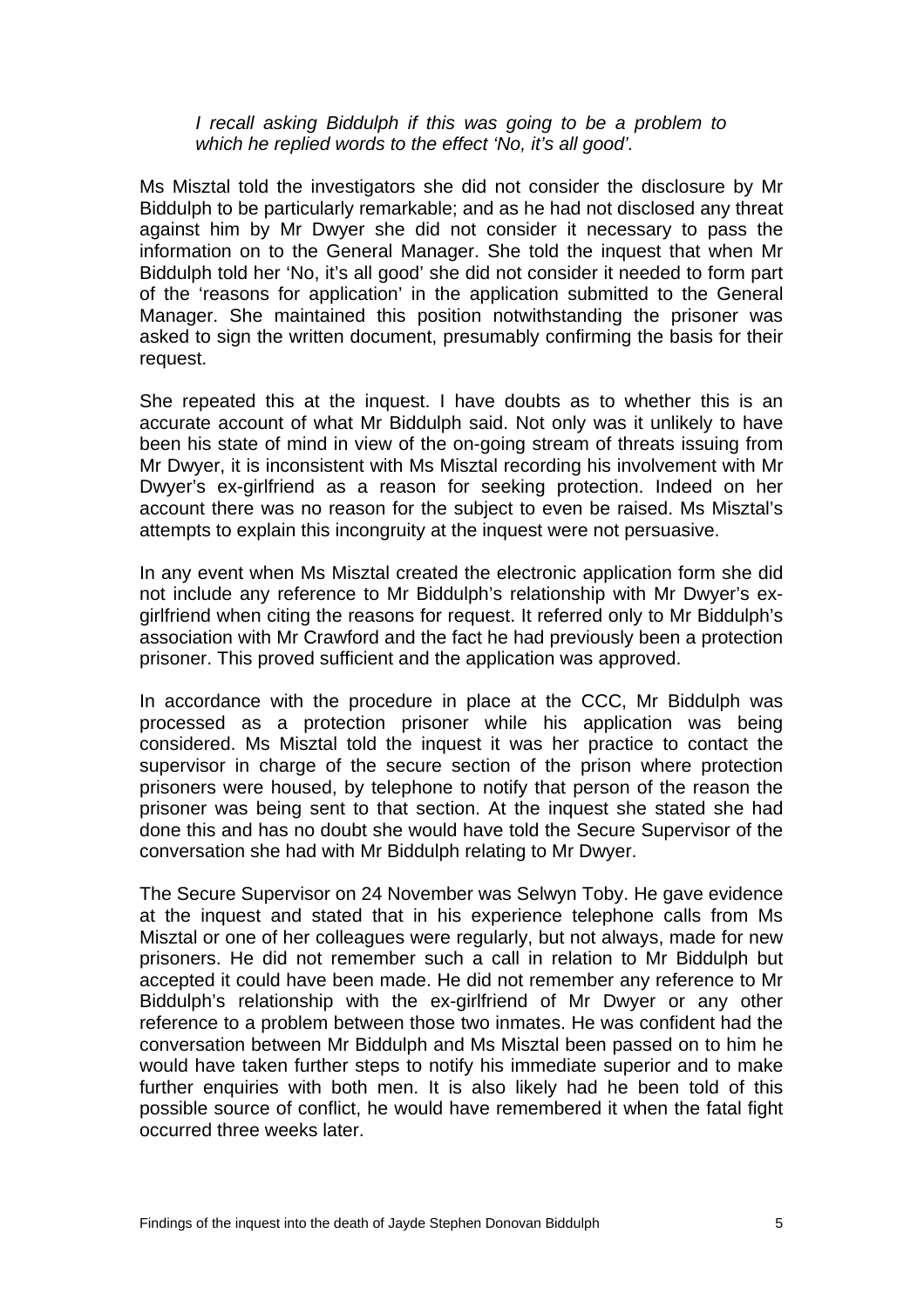<span id="page-7-0"></span>Mr Biddulph was interviewed by Mr Toby later on 24 November 2009. The purpose of this interview, in part, was to assist in determining an appropriate unit and cell placement. When he interviewed Mr Biddulph, Mr Toby did not have access to the handwritten *Application for Placement Assessment*. Further, although he had access to IOMS, he told investigators the interview and placement, in practice, always occurs before the electronic version of this form is entered by the officer from Offender Management.

It was Mr Toby's practice during this initial interview to always ask whether the prisoner had any concerns about other inmates. He told investigators for the QCS Chief Inspector, and again stated at the inquest, that during his initial interview with Mr Biddulph nothing was mentioned about Mr Dwyer. During an interview with police, though, Mr Toby did refer to a vague recollection of there being some discussion about Mr Biddulph seeing Mr Dwyer's exgirlfriend during this interview but Mr Biddulph did not appear too concerned. These interviews are not recorded and a review of Mr Toby's diary at the time failed to reveal any notes relating to Mr Biddulph.

Mr Toby later stated he was likely mistaken when he said this to police. If he had known about the connection he considers it likely he would not have placed Mr Biddulph in unit S1. This unit is connected by a walkway with units S2 – S4. Mr Dwyer was housed in unit S4. An appropriate and available alternative would have been to place Mr Biddulph in unit S9 or S10 thus limiting the prospect of any contact between the two.

#### *Events leading to the assault*

In September 2009 Mr Dwyer was briefly hospitalised at which time he was guarded by a custodial corrections officer (CCO) Ross Griffin. At that time he spoke to Mr Griffin about the circumstances of Mr Biddulph forming a relationship with his former partner. It was clear to CCO Griffin that Mr Dwyer was *pissed off* about it but he does not recall any threats being made against Mr Biddulph. At that time Mr Biddulph was not in custody and CCO Griffin did not consider any action needed to be taken.

At another, unspecified time Mr Dwyer says he spoke to a number of corrections officers about the relationship. He claims to have been concerned about being *breached* if a fight was to ensue although he could not say whether Mr Biddulph was even in custody at this point. His evidence in this regard lacked particularity and I do not consider I can rely upon any aspect of it. On his own account he told the officers he did not want to fight and would walk away if confronted.

After Mr Biddulph was imprisoned in November he contacted Ms McClure to tell her he had been housed in a different unit to Mr Dwyer. Ms McClure also continued telephone contact with Mr Dwyer and recalled him telling her if the two met in prison *it would be on*. The placement of Mr Biddulph in a separate unit from Mr Dwyer managed to prevent contact between the two until the morning of 16 December 2009.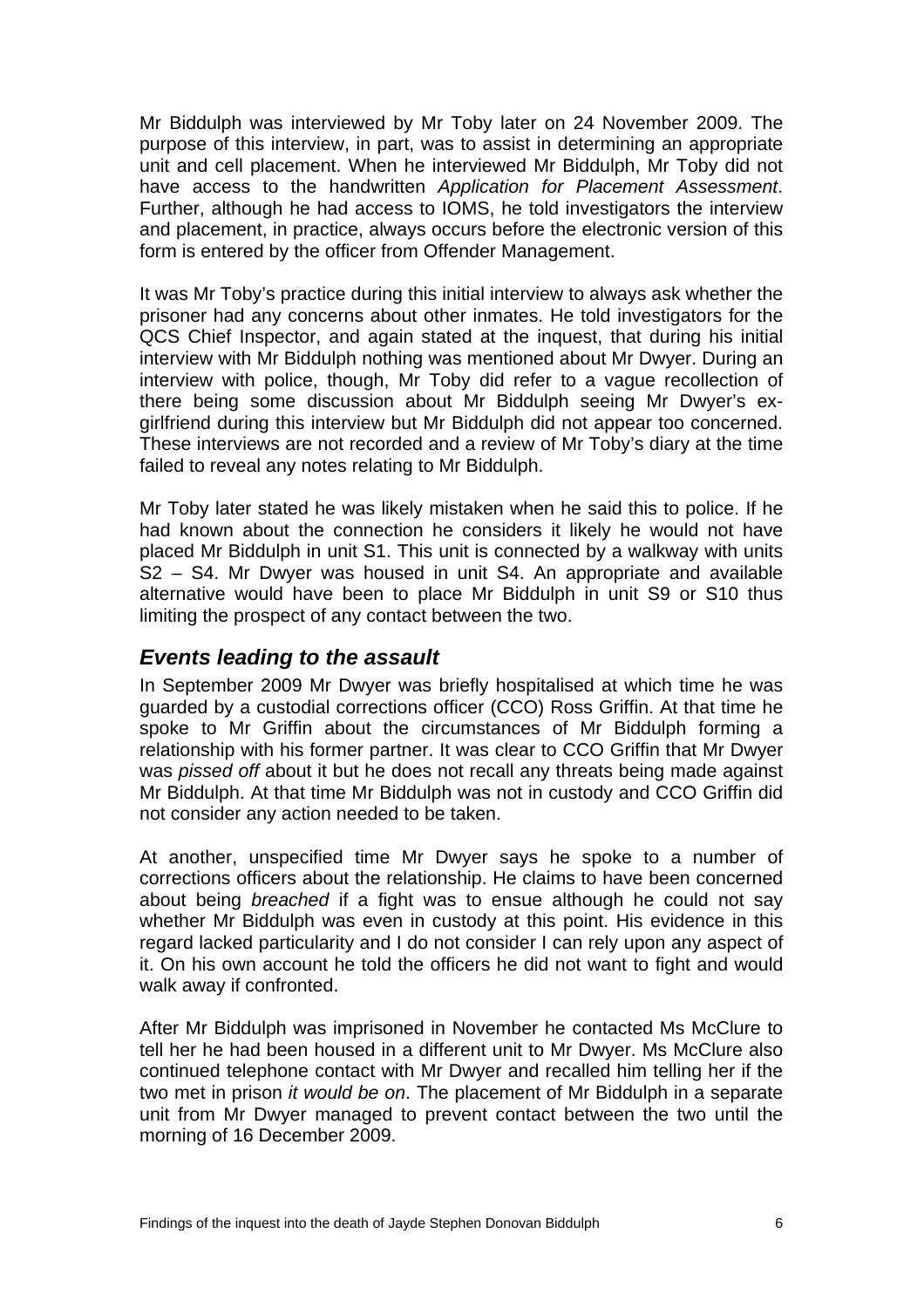<span id="page-8-0"></span>On 21 October 2009, well prior to Mr Biddulph's imprisonment, an appointment was made for Mr Dwyer to see a psychiatrist in the CCC medical centre at 9:00am on 16 December 2009. On 1 December 2009, blood tests results from samples taken during his admission medical assessment revealed Mr Biddulph to have hepatitis B. This prompted regular scheduled injections – one of which was also set for 9:00am on 16 December 2009.

Those prisoners in units S1 to S4 with 9:00am medical appointments were released from their units just prior to that time. The four units are linked by a secure walkway that segregates the prisoners from the general population at the CCC. The practice was for the protection prisoners to congregate in the walkway until they could be escorted to the medical centre without contact with the mainstream prisoners. On 16 December 2009 that had the effect of bringing Jayde Biddulph and Ryan Dwyer into direct contact.

#### *The assault and aftermath*

Mr Dwyer said that as he sat talking in the walkway, he heard the doors of another unit open and saw two prisoners emerge onto the walkway, one of whom he recognised as Mr Biddulph. He said Mr Biddulph approached him and it was clear a fight would ensue. Mr Dwyer and Mr Biddulph both *kicked off their thongs* and approached each other. The involvement of both men was consensual to the extent neither sought to avoid the fight. Eye witness accounts indicate Mr Biddulph said words to the effect *Let's get it on* and threw the first punch. If a punch was thrown by Mr Biddulph it had little effect and he was soon overcome by Mr Dwyer and he fell to the ground.

After Mr Biddulph fell to the ground Mr Dwyer continued to punch the head of Mr Biddulph while he was unconscious. He then moved away from Mr Biddulph before anyone else could intervene. It is likely about six punches struck Mr Biddulph in the head and neck.

An officer who saw the fight from inside the fishbowl (the officers' observations station) called a code yellow (prisoners fighting). The first officer on the scene realised Mr Biddulph was seriously injured and called a code blue (medical emergency). This resulted in the prompt attendance of nurses who assessed Mr Biddulph with the use of a defibrillator, moved him to the medical centre and commenced CPR en route. At the same time Mr Dwyer was handcuffed and soon moved to the detention unit. There he was appropriately strip searched and his clothing bagged for further examination.

Records show the Queensland Ambulance Service (QAS) was called at 9:14am and arrived to treat Mr Biddulph at 9:34am. They arrived to find staff conducting CPR and asked them to continue. Extensive resuscitation attempts involving IV administration of adrenaline, saline and sodium bicarbonate failed to revive Mr Biddulph. He was pronounced deceased by a QAS paramedic at 10:20am.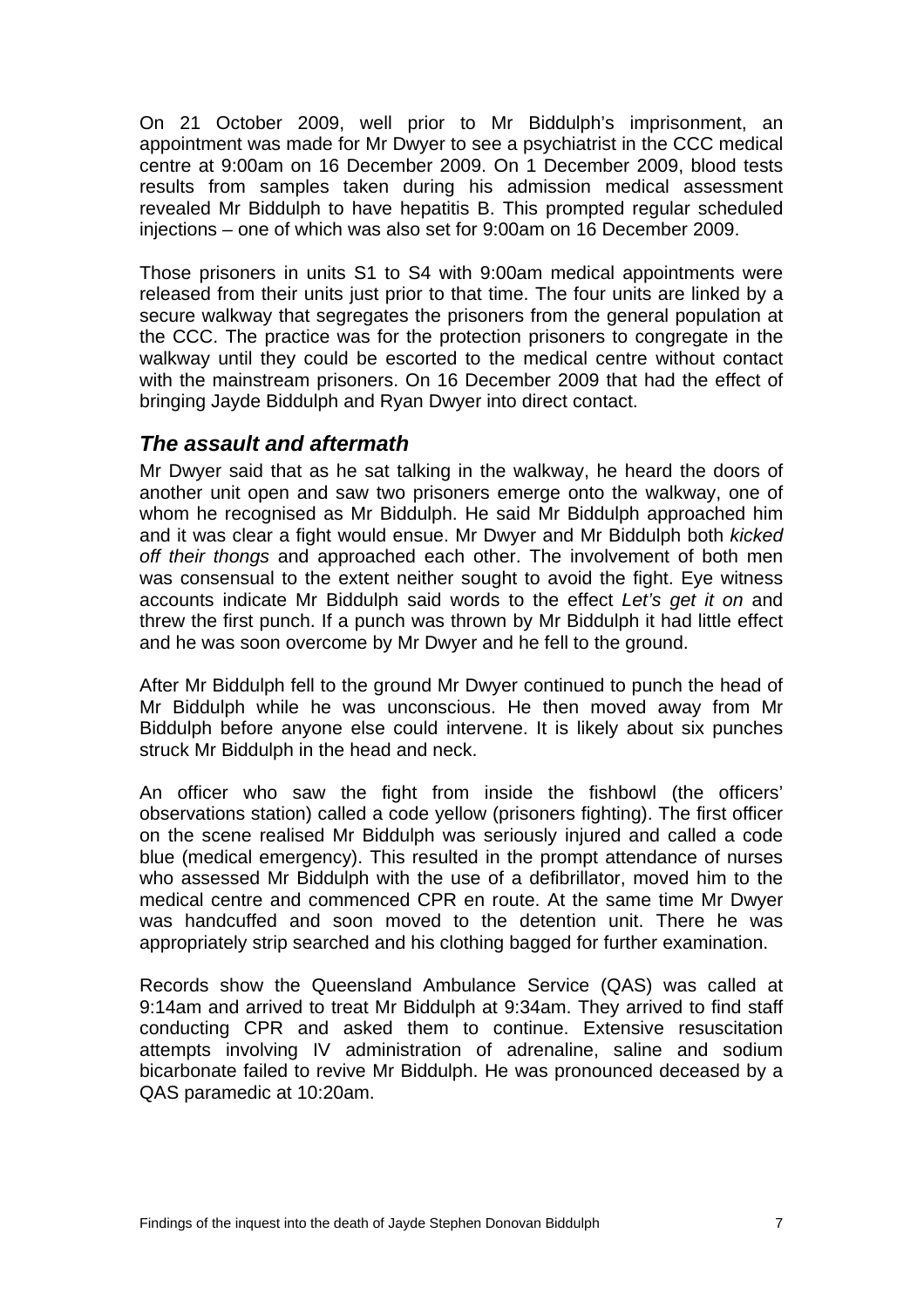#### <span id="page-9-0"></span>*Autopsy results*

An external and full internal post-mortem examination was carried out on 17 December 2009 by an experienced forensic pathologist, Dr Nigel Buxton.

Samples were taken for histological and toxicological testing. The latter did not reveal the presence of drugs or alcohol.

Dr Buxton made the following interpretation of his findings:

*Death in this patient is due to a closed head injury leading to a cerebral oedema. Contusions to the left parietal lobe are seen. Extensive subarachnoid and intraventricular haemorrhage was present with secondary neurogenic pulmonary oedema.* 

*There was no evidence of anatomical defects within the Circle of Willis and no evidence of a pre-existing ruptured berry aneurysm. The vertebral arteries were intact where they exited from the spinal column.* 

*Extensive bruising to the soft tissue of the face and neck are seen consistent with assault.* 

*The injury to the rear right hand side of the neck would suggest at least one blow had come from behind (King hit). This is the most significant injury.* 

*There was no evidence that the deceased had delivered a punch.* 

*The separation of the bruises - to the back right side of the neck, right side of the face, the central lip on the left side of the nose would suggest several blows had been struck. It is probable that no more than 6 blows have been delivered.* 

*There was no evidence that more than two blows were delivered with any great force. The principal blows were to the right side of the face and the right posterior neck.* 

Dr Buxton issued a certificate listing the cause of death as:

*1(a) Traumatic cerebral contusions with subarachnoid and intraventricular haemorrhage* 

*due to, or as a consequence of* 

 *(b) Assault* 

#### *Investigation findings*

CCTV footage showed the preliminary movements of Mr Dwyer prior to the assault but did not capture the movements of Mr Biddulph or the interaction between the two men.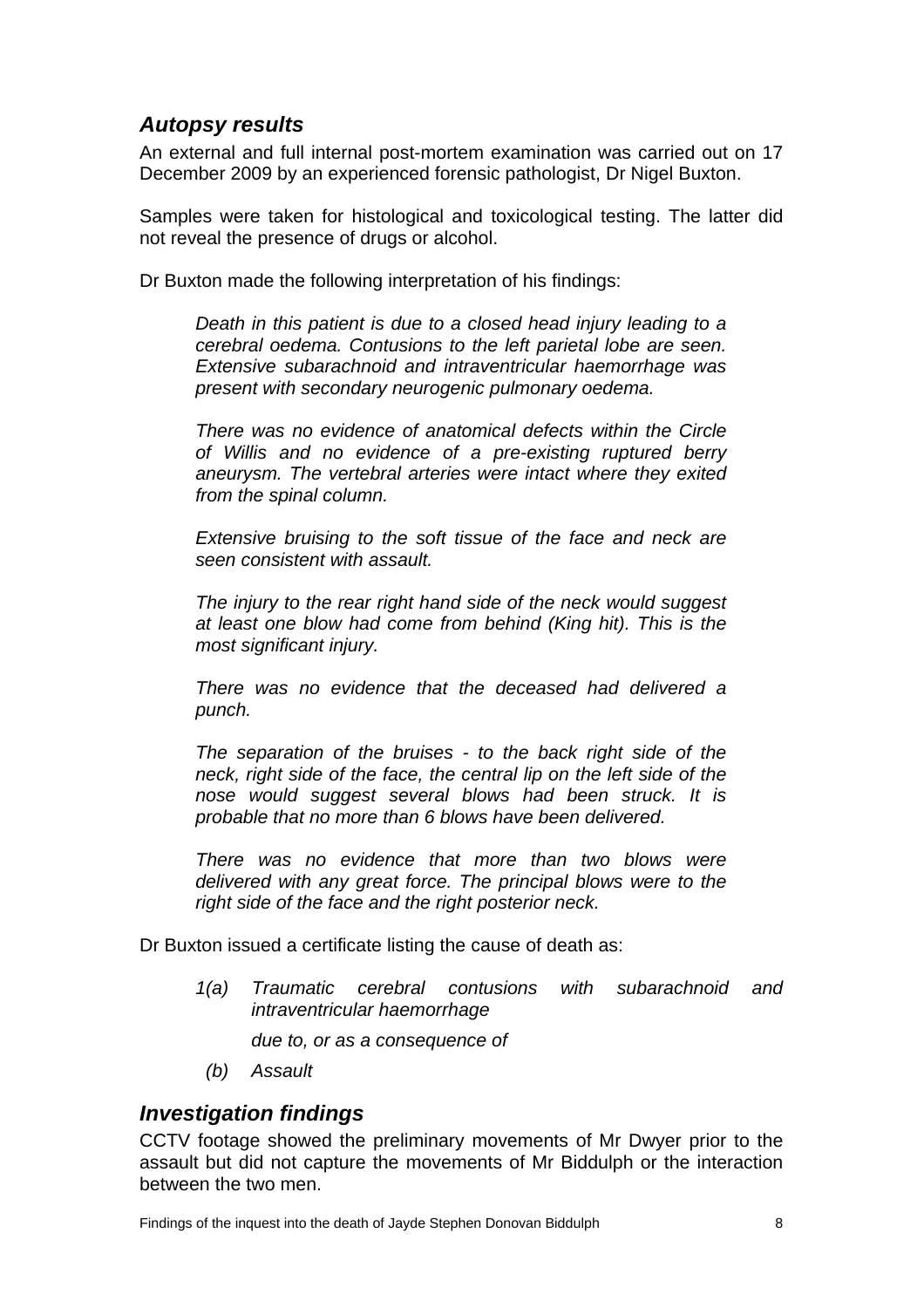<span id="page-10-0"></span>In the course of searching Mr Dwyer he was found to have a number of white tablets in his possession. Testing showed these to be tablets of his prescribed medication; serequol and tramadol. On his own admission Mr Dwyer had a habit of hoarding his prescribed medication in order to take higher doses at times when he felt he most needed it. On the morning of the assault he had taken more of his medication than prescribed. I do not consider this influenced the course of events.

## **Findings required by s45**

I am required to find, as far as is possible, the medical cause of death, who the deceased person was and when, where and how he came by his death. As a result of considering all of the material contained in the exhibits, I am able to make the following findings:

| Identity of the deceased - | The deceased person was Jayde Stephen<br>Donovan Biddulph.                                                                                                                                                                                                                                                                          |
|----------------------------|-------------------------------------------------------------------------------------------------------------------------------------------------------------------------------------------------------------------------------------------------------------------------------------------------------------------------------------|
| How he died -              | Mr Biddulph died from injuries sustained<br>when he was punched to the head and neck<br>during a fight with another prisoner and then,<br>while laying unconscious on the ground, he<br>was punched several more times to the head<br>by that prisoner. At the time he was in<br>custody at the Capricornia Correctional<br>Centre. |
| Place of death $-$         | He died at Etna Creek in Queensland.                                                                                                                                                                                                                                                                                                |
| Date of death $-$          | He died on 16 December 2009.                                                                                                                                                                                                                                                                                                        |
| Cause of death $-$         | Mr Biddulph died from traumatic cerebral<br>contusions with subarachnoid<br>and<br>intraventricular haemorrhage.                                                                                                                                                                                                                    |

#### *Comments and recommendations*

Section 46, insofar as it is relevant to this matter, provides that a coroner may comment on anything connected with a death that relates to public health or safety, the administration of justice or ways to prevent deaths from happening in similar circumstances in the future.

There is no doubt the primary and proximate cause of Mr Biddulph's death was the vicious assault of him by Mr Dwyer. That has been appropriately responded to by the criminal justice system. From a prevention perspective however, the circumstances of the case focus consideration on whether the correctional managers should have been more alert to the danger of such an assault occurring and moved to reduce the risk of it.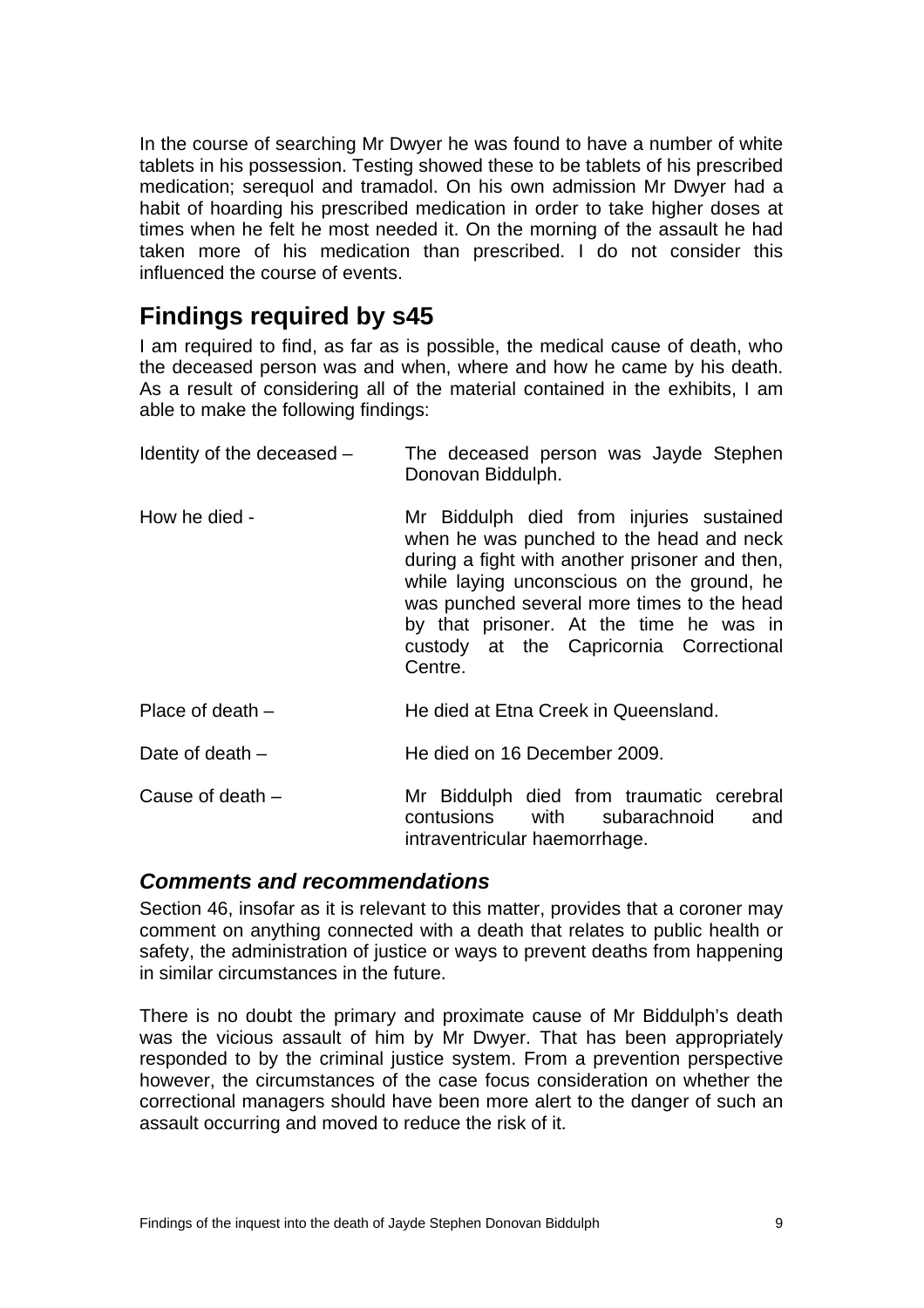I am satisfied the meeting between the two men on 16 December 2009 was co-incidental (although increasingly likely to occur as time went on). It is clear the meeting was not orchestrated by any person.

For the reasons detailed earlier, I have doubts as to whether Mr Biddulph told Ms Misztal he had no concerns about Mr Dwyer and I also doubt she passed on the information about the possibility for conflict stemming from the relationship issues to Mr Toby. In any event, Mr Biddulph had ample opportunity to raise his concerns with correctional officers if he wished to. I suspect he believed he could avoid Mr Dwyer as they were housed in different units.

Even had the correctional officers more actively engaged with this aspect of the prisoner's assessment it is by no means clear that anything would have been done differently. I accept such complications are not rare among the prison communities and all involved, including Mr Biddulph may well simply have considered this factor to be just one more of the risks of the correctional environment.

It is impossible to discern what the men may have said if questioned further about their history and current relationship. Although both men had made it clear to each other and Ms McClure that *it would be on* if they saw each other, it is likely both would have been more circumspect when speaking to prison officers.

It is also obvious that on the day of the fatal incident Mr Biddulph could have regained entry to his unit rather than approaching Mr Dwyer if he feared for his safety. I expect neither man for a moment anticipated a 'punch up' would result in the death of one of them.

I am satisfied the report compiled for the Chief Inspector QCS has adequately identified the systemic shortcomings made evident by this case. It is clear that at the time of Mr Biddulph's death there was a system in place at the CCC to protect prisoners who needed to be segregated from other groups and individuals in the prison population. It relied heavily on the discretion of individual officers in terms of when and how information would be passed to those in a position to put in place practical measures such as allocation of cells. The contact was usually made by telephone or email, which is not problematic in itself, but this was not supported by timely record keeping or any backup measure.

I agree the recommendations made in the report for Chief Inspector QCS, if adequately implemented, would address those shortcomings.

Those recommendations were:

*1. QCS includes a specific question in the admission process about whether an offender has concerns about a prisoner who may be currently in the centre and the prisoners response be noted and communicated to the relevant decision makers.*